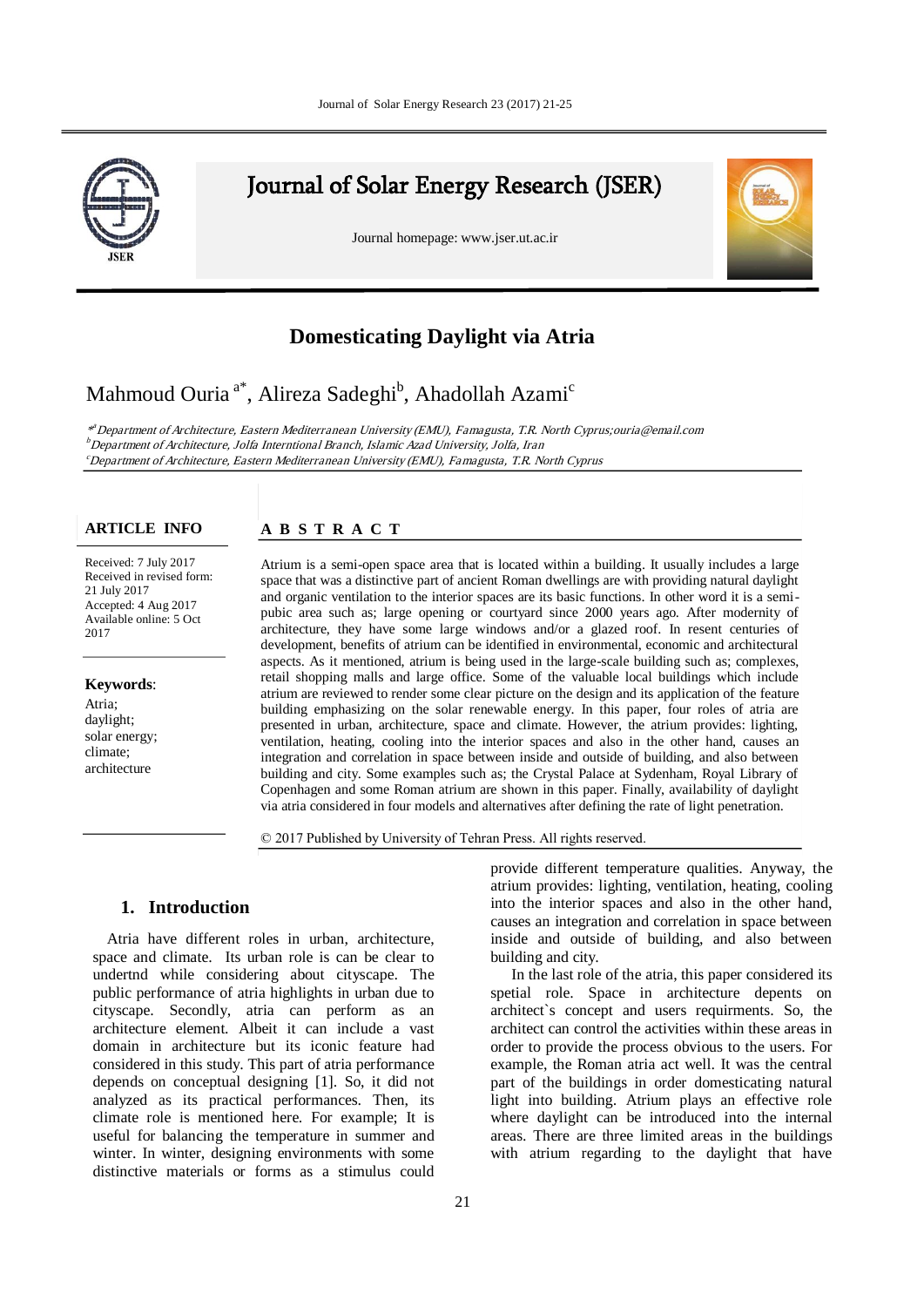mentioned in the last part of this paper. Also, different alternativies of atria formation presented there.

#### **2. Role of Atria**

The performance of atria includes interior and outdoor spaces and its roles are classified into four titles such as; urban, architecture, space and climate.

#### *2.1. Urban Role of Atria*

cooling into the interior spaces and also in the other hand, causes an integration and correlation in space with good between inside and outside of building, and also between building and city.

Atria could be assumed as a townscape in urbasn [2]. As it is clear, townscape is an inseparable part of the cities that presents some perceptions of space quality to distinguish urban identity [3]. Crystal Palace is a famous example in this topic that had constructed as a great exhibition in 1851 [4].



Figure1.The Crystal Palace at Sydenham (1854)



Figure 2. The great exhibition at Crystal Palace, 1851, Add. MS 35255

### *2.2. Architectural Role of Atria*

As an architectural role it highlight iconic feature of architecture that the features depend on contains [5]. It should not be forgotten that the iconic features are bonded with concepts. It means, the architect presents some distinctive concepts by the using of atria. For example; an atrium with a form of book can be a good alternative for formation of a library that the mentioned form brings the light to the darkness as presented in figure3.

#### *2.3. Climate Role of Atria*

Atrium as a space includes all environmental elements such as; water, plants and etc, with different forms which works on its different infrastructures such as coordination between urban spaces. Also its effects on the sustainability of city, could improve the townscape. It also permits the residents to experience indoor and outdoor simultaneously.



Figure 3. Royal Library, Copenhagen [6]



Figure 4. Royal Library, Copenhagen [6]



Figure 5. Atria located between two separated building to controlling temperature [7]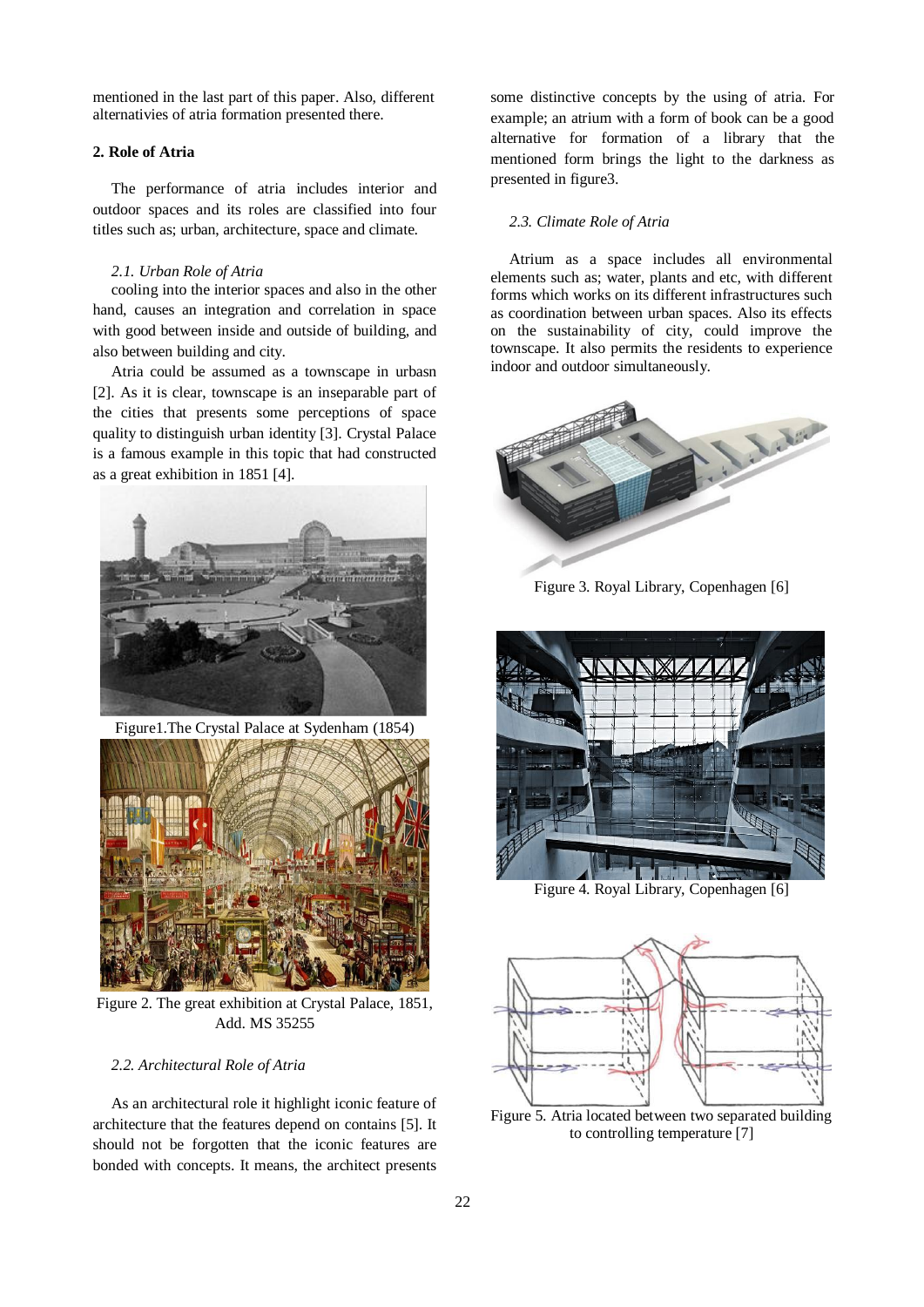Implementing glass for the formation of atrium in order to create different unified areas with distinctive geometry is effective on space qualities. Using glass is accessible and also simplifies connections [8]. It is useful for balancing the temperature in summer and winter. In winter, designing environments with some distinctive materials or forms as a stimulus could provide different temperature qualities. Albeit some kinds of atria designed for energy saving purposes in the winter but they are used as a public space all of the year.

As it mentioned above, atria can be evaluated as a climate and environmental element to absorb solar energy but it should be mentioned that thermal performance is another advantage of atria. There are various methods and techniques to domesticate solar energy in the form of the atria such as; trombe wall, chimney effect and etc. that provides green-house effect as shown in figure6.



Figure 6. Using chimney effect for absorbing passive solar energy in atria [9]

#### *2.4. Spatial Role of Atria*

The architect forms distinctive areas via the atrium with variety plans such as atrium. The architect can control the activities within these areas in order to provide the process obvious to the users [10] For example, the Roman atria act well [11] In the atrium inside, courtiers could have confidential negotiations between columns in halls while reach the entrance to throne, at the same time, they also could gather around a pool or impluvium and enjoy a cup of beverage, in some parts of the atrium.

In the Roman and Greek architecture, the sunken place of atria has called impluvium where exposes in the sun [14] It was the central part of the buildings in order domesticating natural light into building. However, they were some distinctive shadow parts as follow.





Figure9. Hypothetical plan indicating the light and shadow effects associated with the more public and more private side rooms around the roofless atrium

## **3. Availability of Daylight via Atria Concept and Architectural Design**

Providing visual comfort is an important factor of space quality that requires a large amount of artificial lighting that means spending fusil fuels. So, atrium plays an effective role where daylight can be introduced into the internal areas [15]. Sun beams or daylight pierces into building and its intensity decrease passing interior spaces gradually [16]. There is a difference between buildings with and without atrium.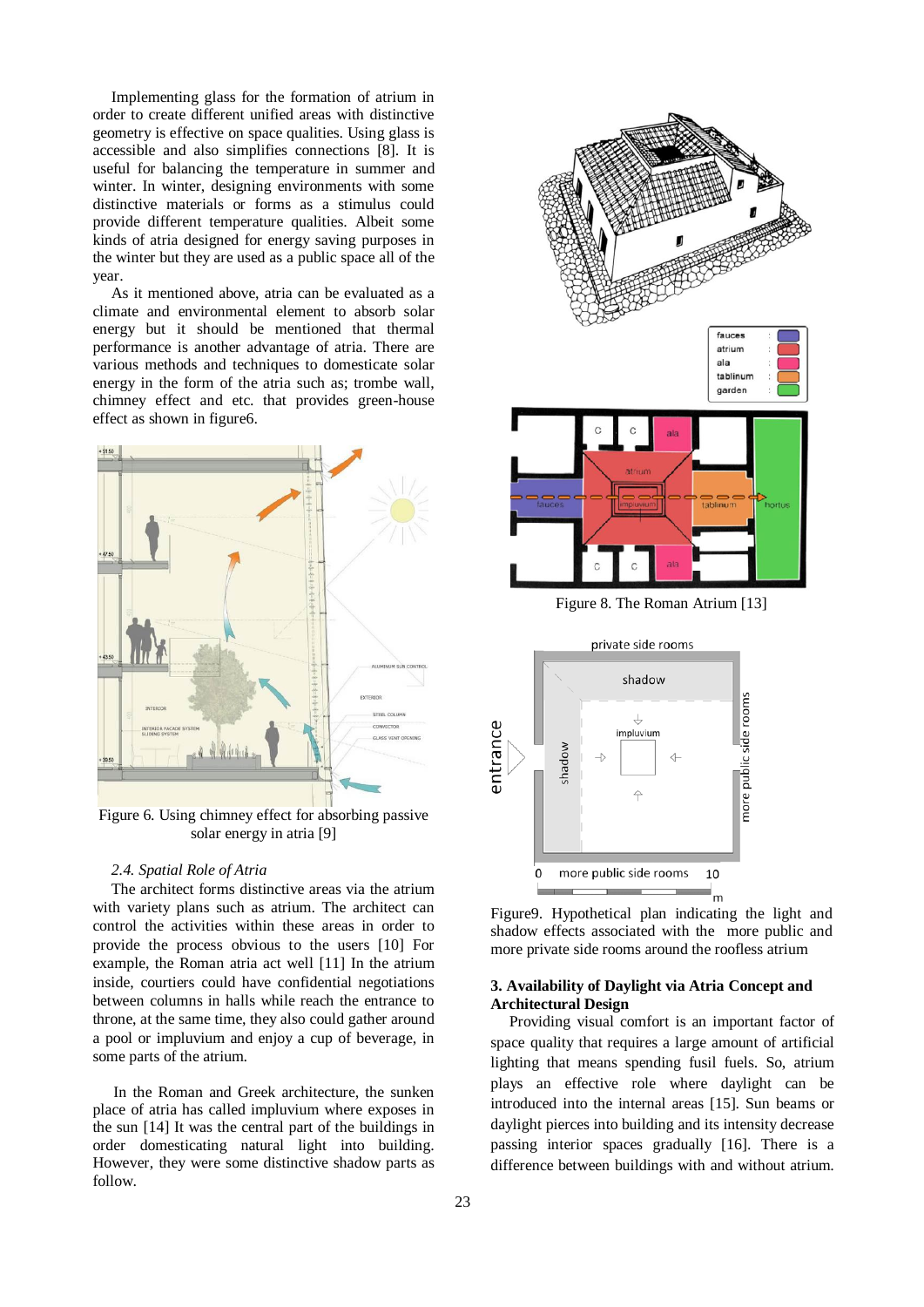There are three limited areas in the buildings with atrium regarding to the daylight such as; maximum daylight area or exposed area, partial area or middle parts and minimum daylight or core of the building. On the other hand, there is just two areas in the buildings with atrium such as; expose area and middle part as given in figure10.



Figure 10. Availability of daylight

Formation of atrium can include a large alternatives but it is classified in four types including centralized, semi-enclosed, attached and linear as presented in Figure 11[17]. Every mentioned type of atria has different thermal performance. According to the mentioned figure, atrium is surrounded by other spaces in the centralized type of atrium. It shows the most effective performance of atria. Because, the place where the atrium orientated is the core of the space with minimum rate of daylight but at least one aspect of atrium is not closed in the semi-enclosed type of atria. Subsequently, the efficiency of centralized atrium is more than semi-enclosed type. On the other hand, the shape of attached type is like linear type of atria.

Attached type is closed just with one aspect but liner atria are located between two aspects. Anyway, semiclosed and attached types of atria operate like each other and the most effective factor in their efficiency is their orientation according to the sun directs (southern aspect in northern hemisphere). Also, the centralized type of atria is presented below graphically to compare its location and relation with other spaces as given in figure 12.

## **4. Conclusion**

Atrium is one of the most effective elements in order to use of daylight and absorbing passive solar energy. Implementing atria in buildings means using renewable solar energy for lighting during days and also using or saving passive solar energy in winter.

the most effective factor in their efficiency is their orientation according to the sun directs (southern aspect in northern hemisphere).



Figure 12. The Schematic View of the Atrium (Liminal), Peristyle (Terminus) and Banqueting Room (Perforated Enclosure)

## **References**

- [1] Atrium". The Free Dictionary. Retrieved 8 April 2014.
- [2] Hosseini, B (2008), Motion and time in urban landscape ideas and design concepts, International Journal of; Engineering, Iran University of Science, Technology, Special İssue of Architectural Engineering , Vol 19, No. 6, pp. 88-83.
- [3] "Crystal Palace history The Building 1852–1854". Retrieved 21 November2007.
- [4] Sharples, S. and Shea, A.D. (1999) http://lrt.sagepub.com/content/31/4/181 "Roof